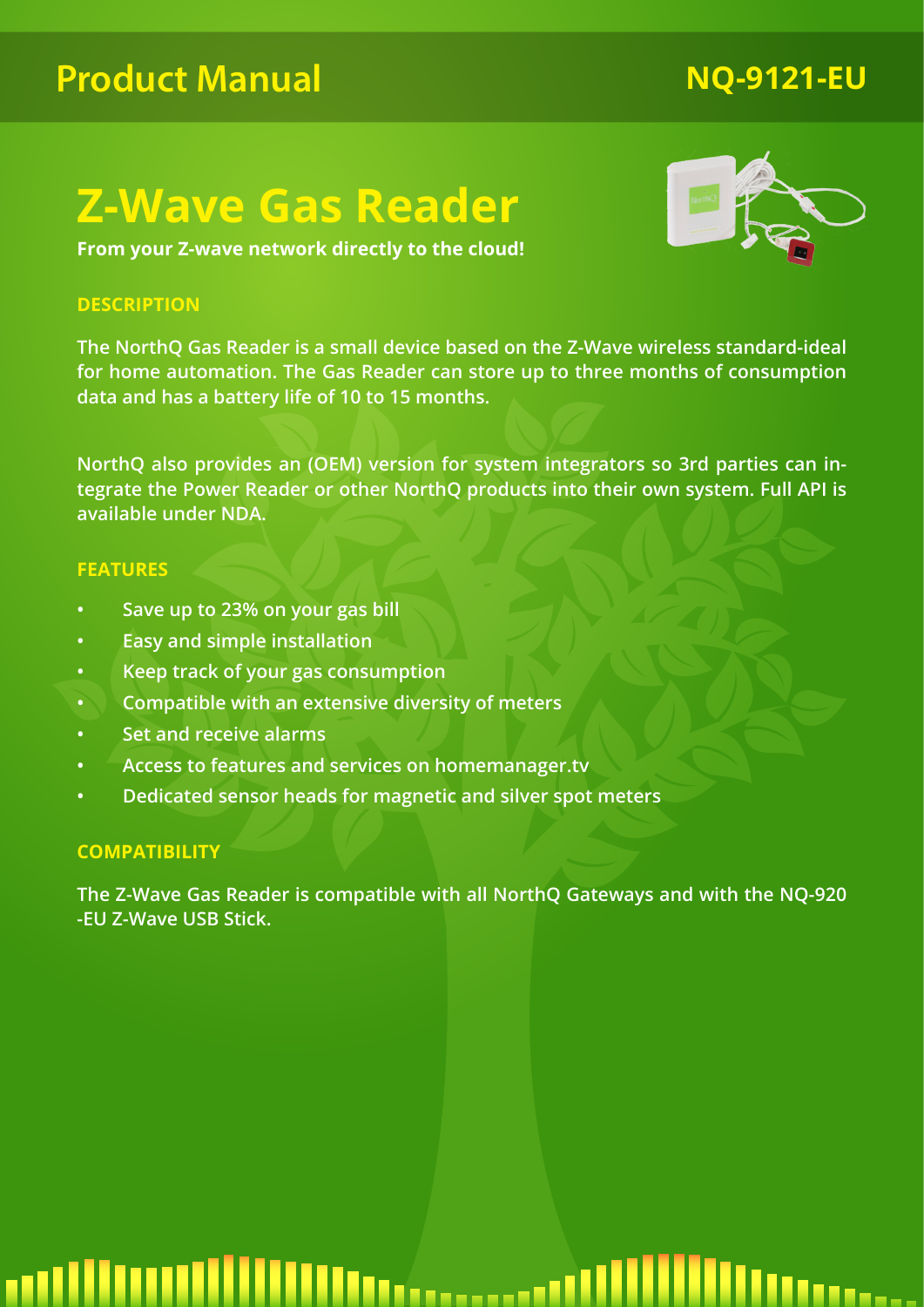## **Technical Specifications** NQ-9121-EU

## **Z-Wave Gas Reader**

**From your Z-wave network directly to the cloud!**

## **Technical Specifications**

## **WIRELESS COMMUNICATION**

| <b>Frequency</b>             | 868.42 MHz EU Version                                                     |
|------------------------------|---------------------------------------------------------------------------|
| <b>Range</b>                 | 25~35 meters indoor                                                       |
|                              | 50~110 meters outdoor                                                     |
| <b>Meters Supported</b>      | <b>Silver Spot</b><br><b>Magnetic</b><br><b>Dial</b><br><b>Electronic</b> |
| <b>Wireless Connectivity</b> | Z-wave                                                                    |

## **BUTTON OPERATION**

| 1x | $\vert$ Wake-up                                          |
|----|----------------------------------------------------------|
| 2x | <b>Sleep</b>                                             |
| 3x | Include mode (requires a learn mode command)             |
| 7x | <b>Factory reset (Warning: all data will be deleted)</b> |

## **BUTTON OPERATION**

| Gateway          | <b>NorthQ NQ-900-EU</b>      |
|------------------|------------------------------|
|                  | <b>NorthQ NQ-901-EU</b>      |
|                  | <b>NorthQ NQ-902-EU</b>      |
|                  | <b>Other Z-Wave Gateways</b> |
| <b>USB Stick</b> | <b>NQ-920-EU</b>             |

## Wittercocci Wilder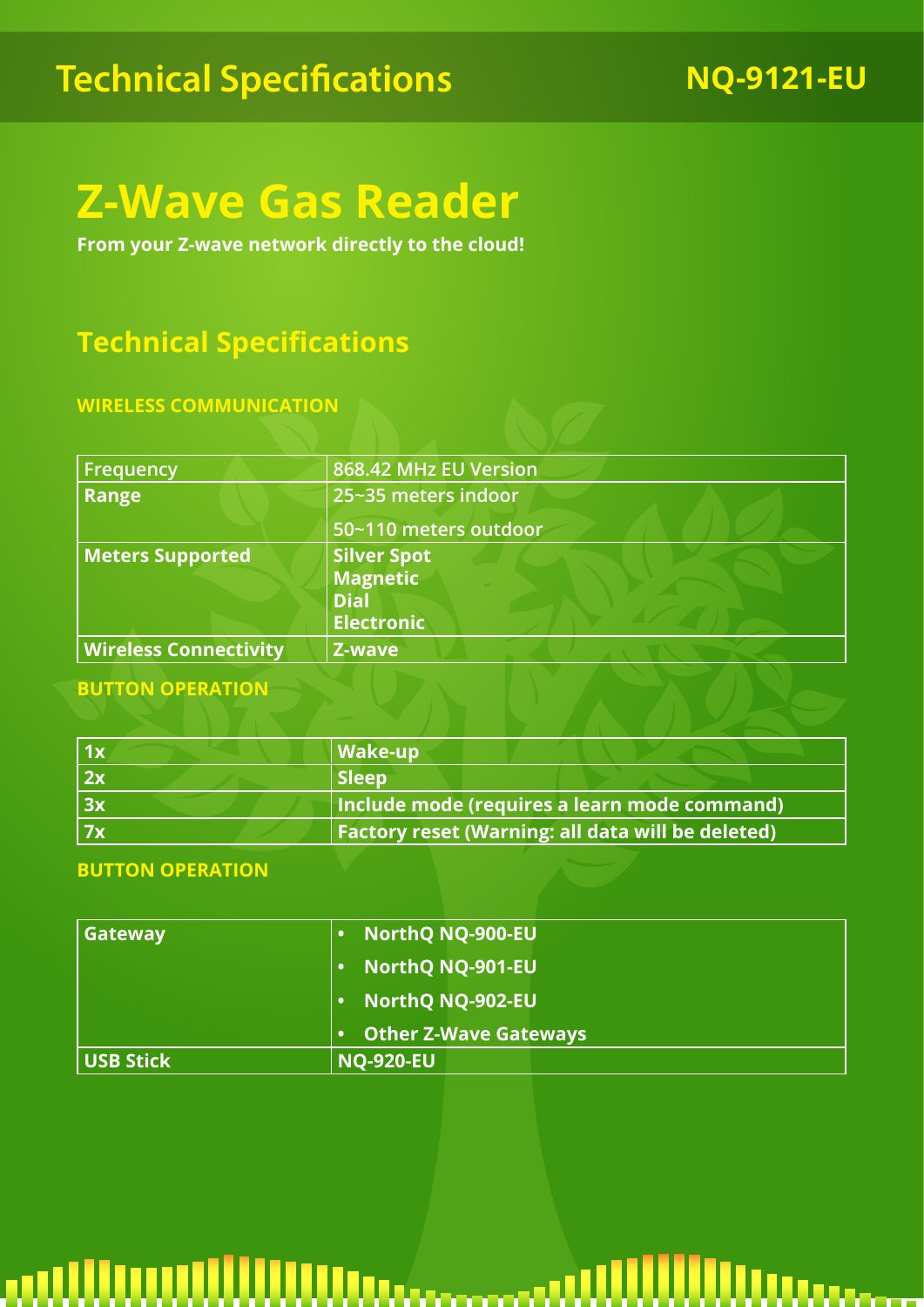## **Technical Specifications NQ-9121-EU**

## **EXTRA SPECIFICATIONS**

| Weatherproof                  | <b>Both sensor cable and main unit</b>                          |
|-------------------------------|-----------------------------------------------------------------|
| <b>Cable Lengh</b>            | 5 meters                                                        |
| Storage Space                 | About 3 months of consumption data (values every 15<br>minutes) |
| <b>Wall-Mount Accessories</b> | <b>Included</b>                                                 |
| <b>Firmware Update</b>        | <b>Wireless</b>                                                 |

## **CERTIFICATES**

| Z-Wave                          | $\blacksquare$ Certificated         |  |
|---------------------------------|-------------------------------------|--|
| $\sf  $ CE Certificates $\sf  $ | 88/387/EEC; 2004/108/EC; 2006/95/EC |  |

## **OPERATING CONDITIONS**

| <b>Operating Temperature</b><br>Range | $0 \sim 50^{\circ}$ C   |  |
|---------------------------------------|-------------------------|--|
| <b>Operating Humidity</b><br>Range    | $20 - 90\%$             |  |
| <b>Storage Temperature</b><br>Range   | $-20 \sim 70^{\circ}$ C |  |
| <b>Storage Humidity Range</b>         | $15 - 95%$              |  |

## **PRODUCT SIZE**

| Sensor Head | $\sqrt{28.6 \times 26.6 \times 9.1 \text{ mm}}$ |  |
|-------------|-------------------------------------------------|--|
| Main Unit   | 93 x 75 x 34 mm                                 |  |

### WWw.commu Waannoo  $\blacksquare$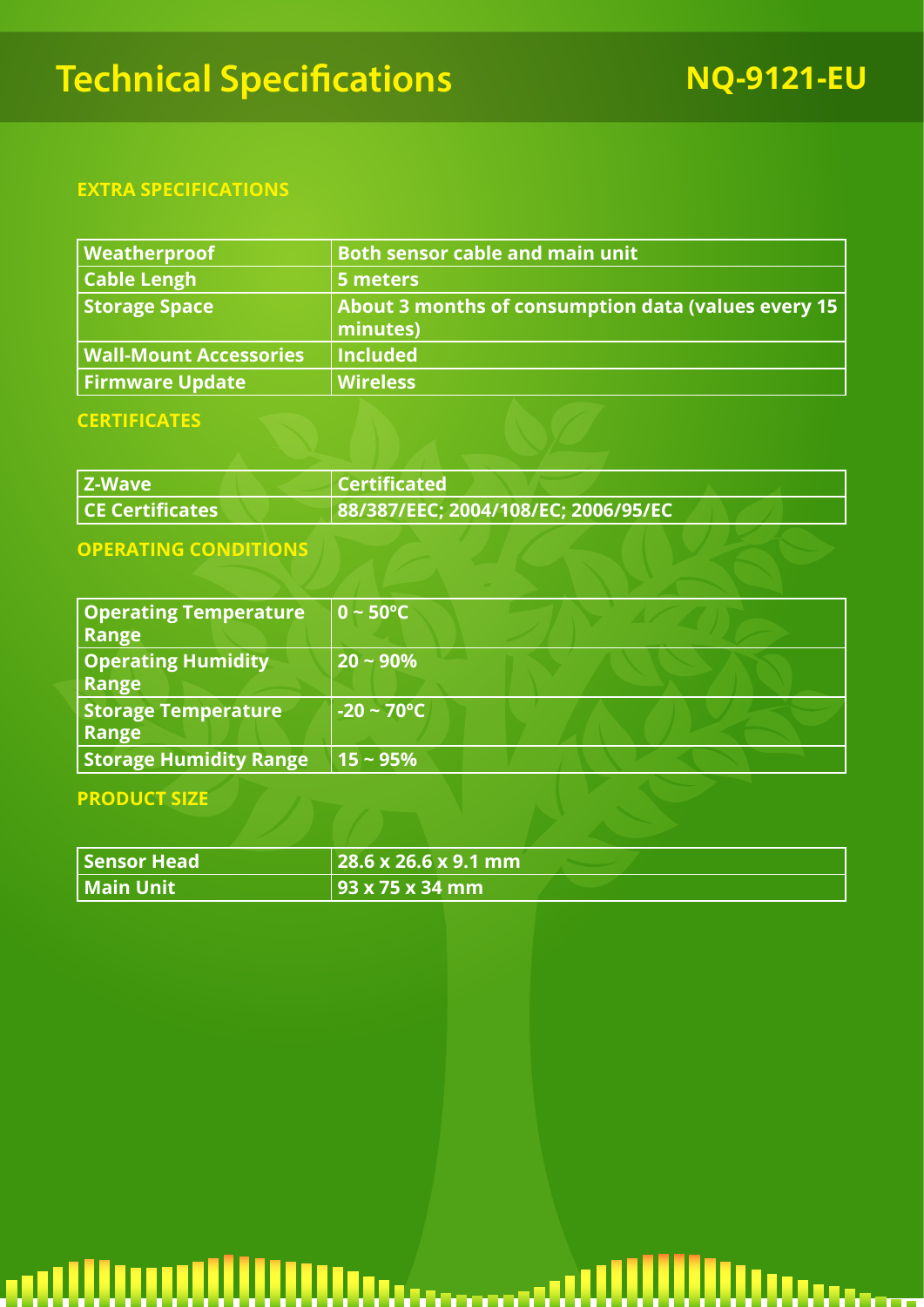## **Technical Specifications** NQ-9121-EU

## **SUPPORTED COMMAND CLASSES**

- **• COMMAND\_CLASS\_BASIC**
- **• COMMAND\_CLASS\_BATTERY**
- **• COMMAND\_CLASS\_WAKE\_UP**
- **• COMMAND\_CLASS\_FIRMWARE\_UPDATE\_MD\_V2**
- **• COMMAND\_CLASS\_TIME\_PARAMETERS**
- **• COMMAND\_CLASS\_METER\_V2**
- **• COMMAND\_CLASS\_CRC\_16\_ENCAP**
- **• COMMAND\_CLASS\_CONFIGURATION**
- **• COMMAND\_CLASS\_MANUFACTURER\_SPECIFIC\_V2**
- **• COMMAND\_CLASS\_VERSION**
- **• COMMAND\_CLASS\_METER\_TBL\_MONITOR**

## an Uluu William assamaan Waannoo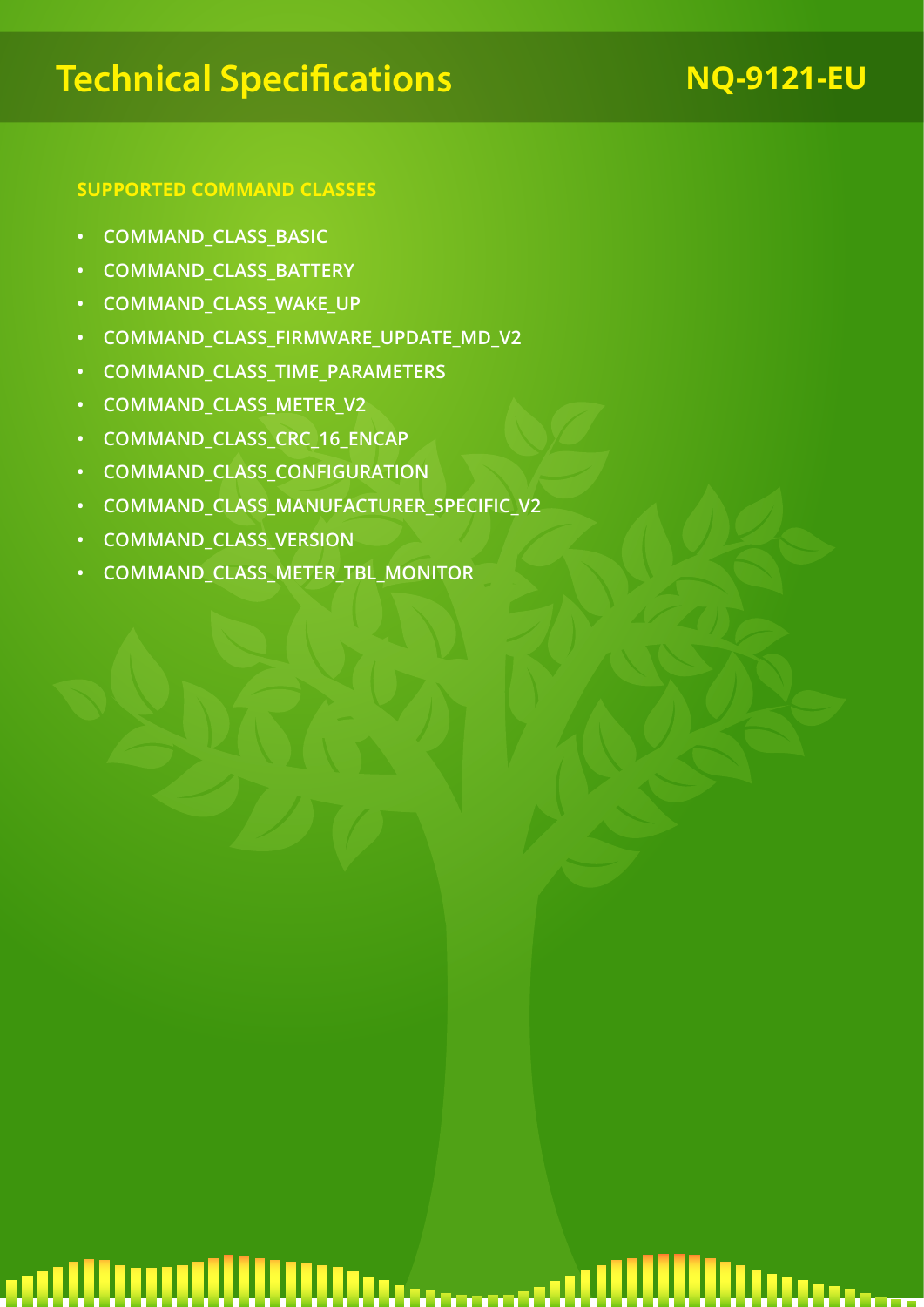# NORTHQ

## **POWER & GAS READER**

**(NQ-9021/9031/9041-EU) (NQ-9121/9131/9141-EU)** 

**Technical Integration Z-Wave Commands** 

> **Document revision: 2.0 Date: November 15, 2013**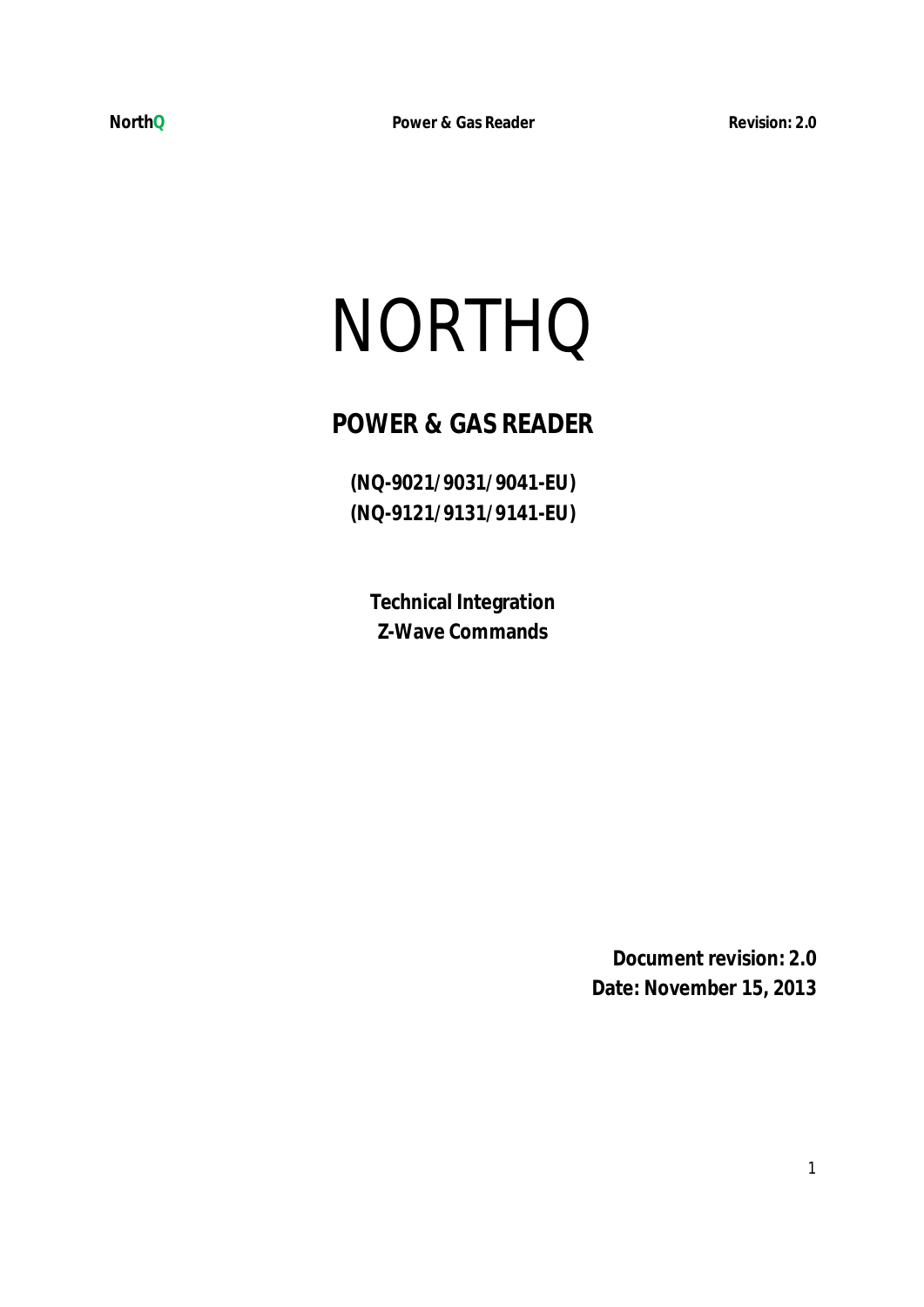## **Disclaimer:**

This document is provided for information purposes only. NorthQ ApS may change the contents hereof without notice. This document is not warranted to be error-free, nor subject to any other warranties or conditions, whether expressed orally or implied in law, including implied warranties and conditions of merchantability or fitness for a particular purpose. NorthQ ApS specifically disclaims any liability with respect to this document and no contractual obligations are formed either directly or indirectly by this document. The technologies, functionality, services, and processes described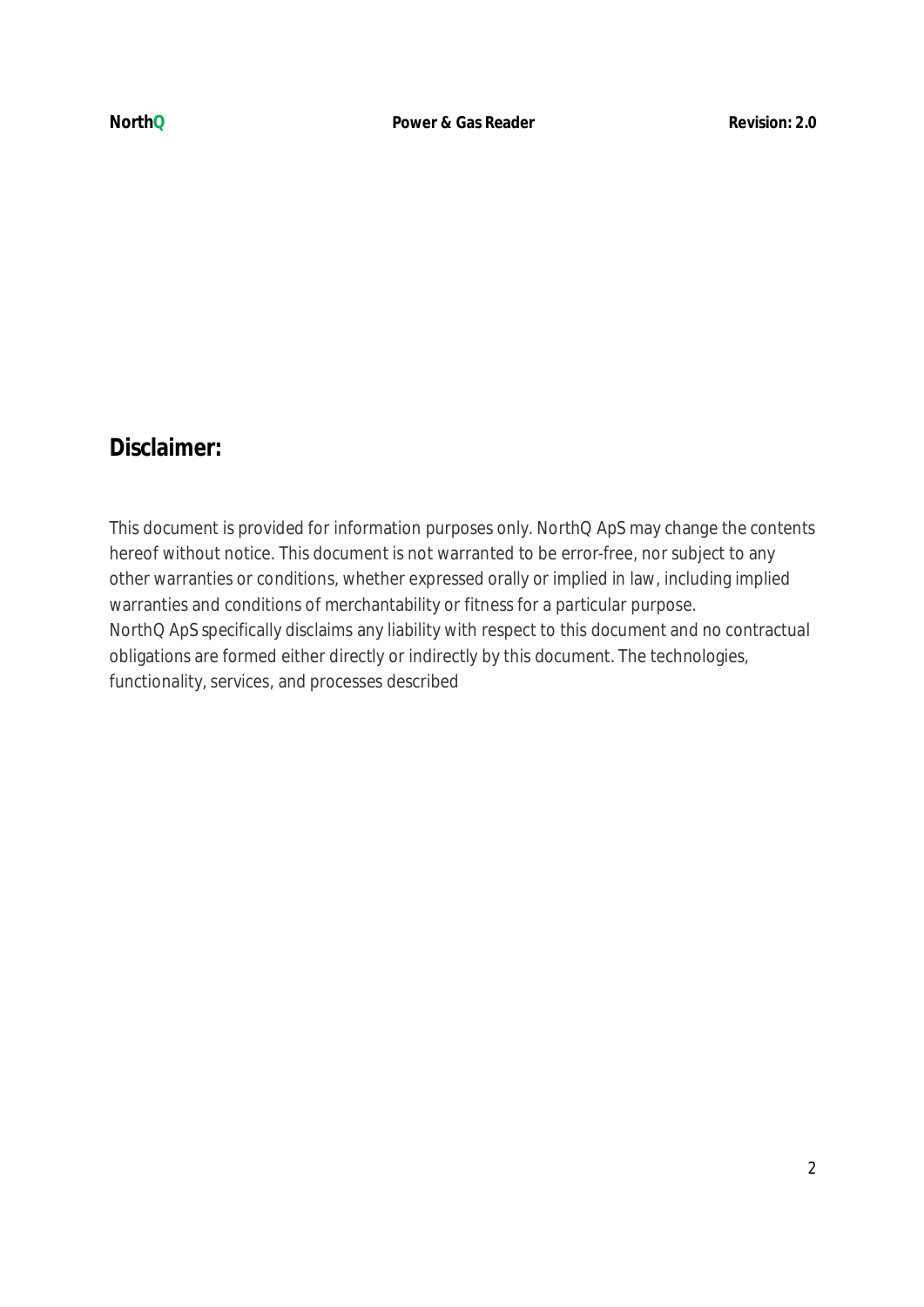## **Contents**

## **I. Device Information**

The Power Reader is a metering device capable of counting pulses from any electricity or gas meters. The device stores timestamped consumption in its internal memory every 15 minutes.

**Note:** The Power Reader for electricity metering has different firmware than the Power Reader for gas metering. Please make sure you have the appropriate firmware on your device before you start integrating / installing it. The proper way of distinguishing between the two firmware versions is by using the MANUFACTURER SPECIFIC command class.

## **Device presentation:**

- NIF:

**Generic device class:** GENERIC TYPE METER **Specific device class:** SPECIFIC TYPE SIMPLE METER

- SUPPORTED COMMAND CLASSES: COMMAND\_CLASS\_BASIC COMMAND\_CLASS\_BATTERY COMMAND\_CLASS\_WAKE\_UP COMMAND\_CLASS\_FIRMWARE\_UPDATE\_MD\_V2 COMMAND\_CLASS\_TIME\_PARAMETERS COMMAND\_CLASS\_METER\_V2 COMMAND\_CLASS\_CRC\_16\_ENCAP COMMAND\_CLASS\_CONFIGURATION COMMAND\_CLASS\_MANUFACTURER\_SPECIFIC\_V2 COMMAND\_CLASS\_VERSION COMMAND\_CLASS\_METER\_TBL\_MONITOR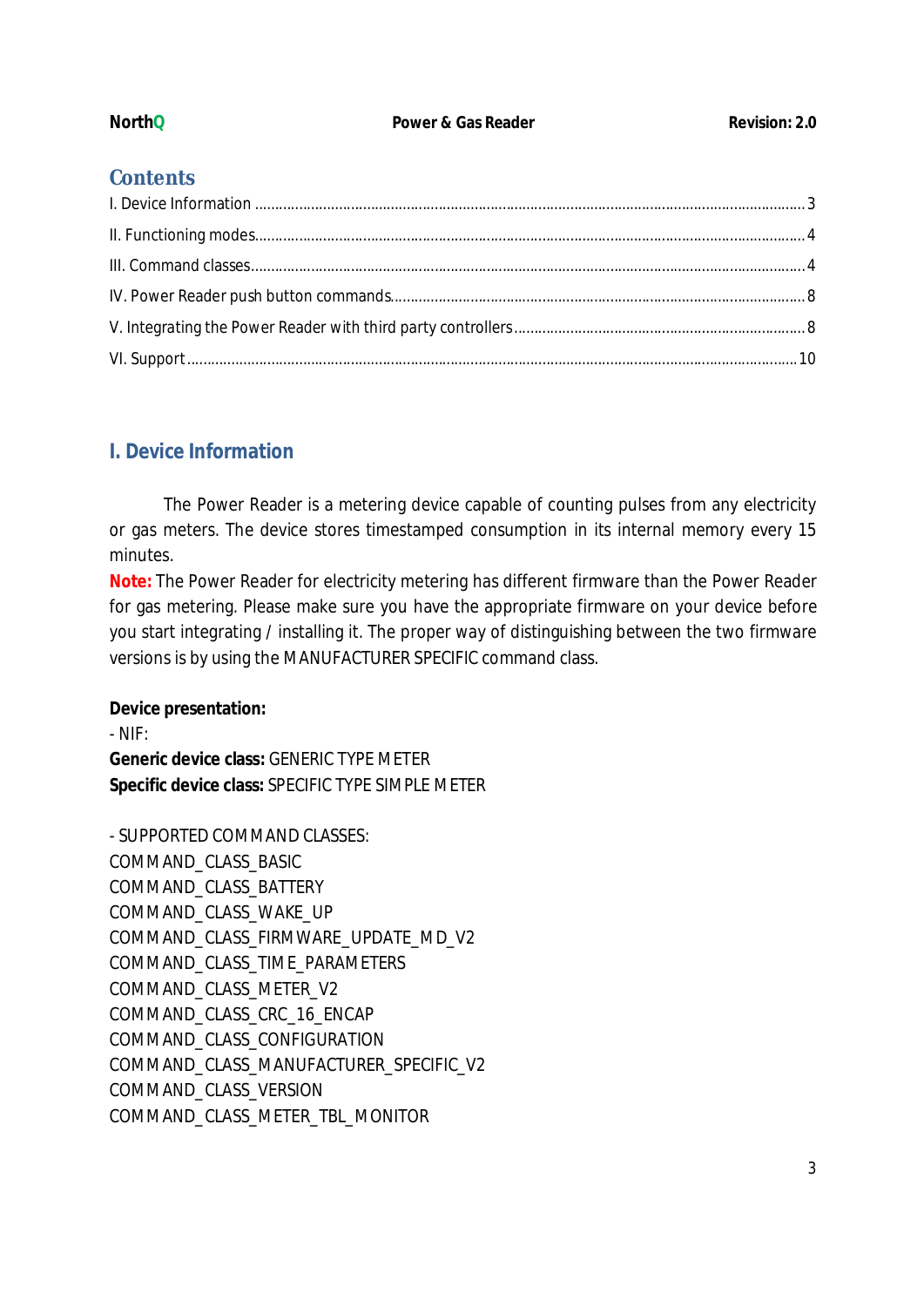- MANUFACTURER SPECIFIC for electricity firmware: **Manufacturer:** 150 **Product:** 1 **Product type:** 1

- MANUFACTURER SPECIFIC for gas firmware: **Manufacturer:** 150 **Product:** 1 **Product type:** 16

## **II. Functioning modes**

The Power Reader has two functioning modes:

- real-time mode
- normal mode

In real-time mode, the Power Reader will keep the antenna always on. In normal mode, the Power Reader will go to sleep and wake up as instructed by the WAKE UP SET command.

## **III. Command classes**

In the following section each command class is described in detail. Make sure to read the "Integrating with third party controllers" part of the document after going through the command classes.

## 1. COMMAND\_CLASS\_BASIC

Using the command class basic, the controlling node can control the Power Reader's LED. A basic set command will trigger the Power Reader's LED to light up. The Power Reader will respond to the BASIC SET command with a BASIC REPORT representing the LED status.

The basic get command is not supported.

## 2. COMMAND\_CLASS\_BATTERY

Using this command class, the Power Reader can be queried for battery level. The battery level is report according to the command class specification as a value between 0 and 100. Value 255 for low battery is not supported.

3. COMMAND\_CLASS\_WAKE\_UP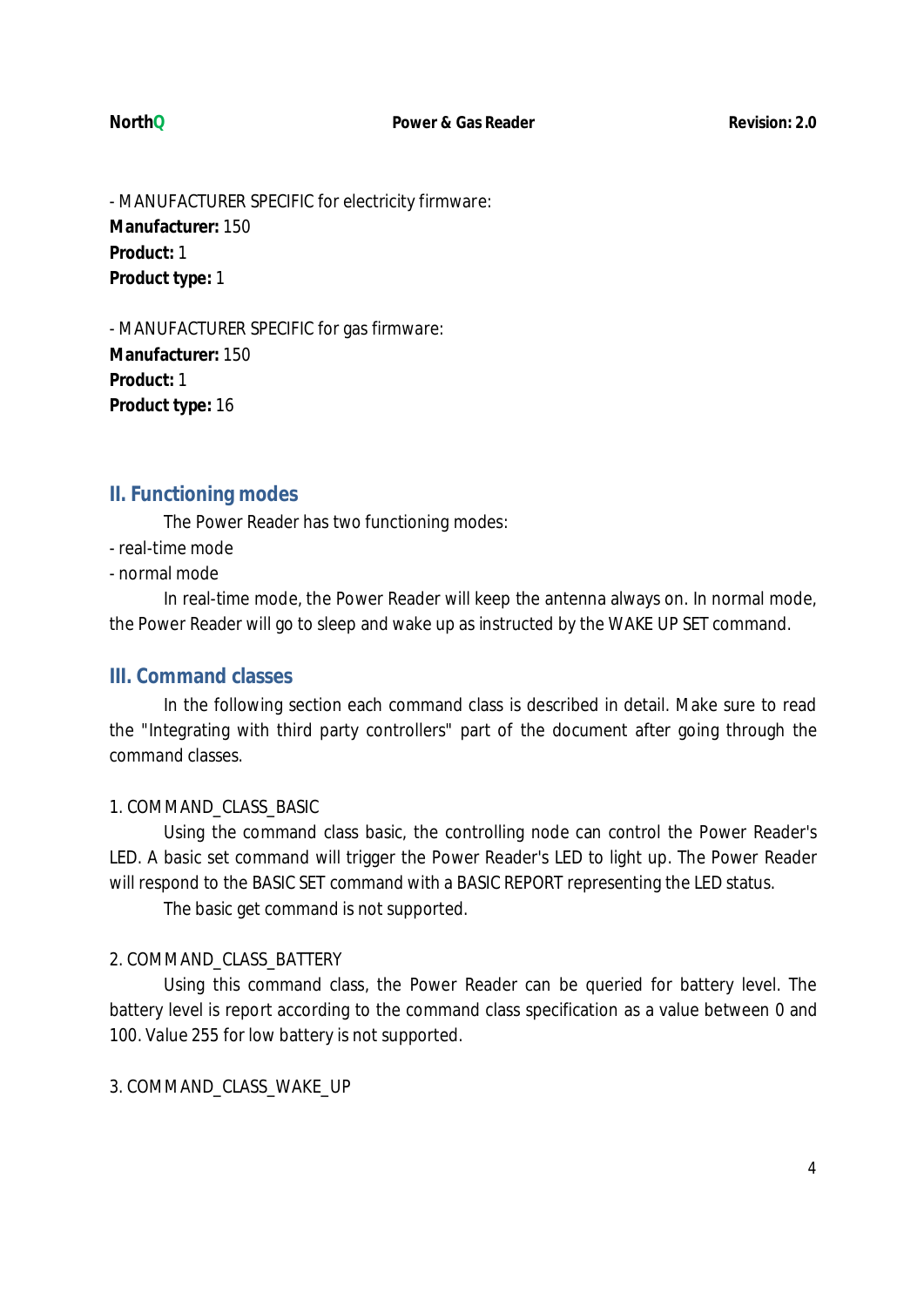### **NorthQ Power & Gas Reader Power 2.0 Revision: 2.0**

Use this command class to specify for often should the Power Reader wake up when in normal mode. The command class is according to the command class specification.

## 4. COMMAND\_CLASS\_FIRMWARE\_UPDATE\_MD\_V2

The Power Reader is firmware updateable. Performing a firmware update will erase all the historical consumption in the Power Reader's memory. The command class is implemented according to the command class specification. If you want support for firmware updates on your controlling device contact NorthQ directly for access to latest firmware.

The firmware update request get command must have the following parameters:

- **vendor:** 0x96

- **product id:** 0x0101

- **checksum:** the checksum is performed on the entire firmware file including headers. Initial crc value is 0xFFFF.

## 5. COMMAND\_CLASS\_TIME\_PARAMETERS

Use this command class to set the Power Reader's realtime clock. The command class is according to the command class specification.

**NOTE:** The Power Reader will not store any timestamped consumption until the realtime clock is set.

## 6. COMMAND\_CLASS\_METER\_V2

Use this command class to get the current total meter consumption. For the electricity firmware the meter type reported is 0x01 (electricity). For gas firmware the meter type reported is 0x02 (gas).

The scale for this command class is 0x00 (kWh - for electricity meter and  $m^3$  for gas meters).

## 7. COMMAND\_CLASS\_CRC\_16\_ENCAP

This command class is implemented according to the command class specification. Use it only if the controlling device is placed in a noisy environment for extra security.

## 8. COMMAND\_CLASS\_CONFIG

Through the configuration command class, the controlling node will configure the Power Reader.

**Register 0x01** - **Pulse factor** (4 byte register) - In this register the controlling node must set the meter's impulse or rotation factor x 10.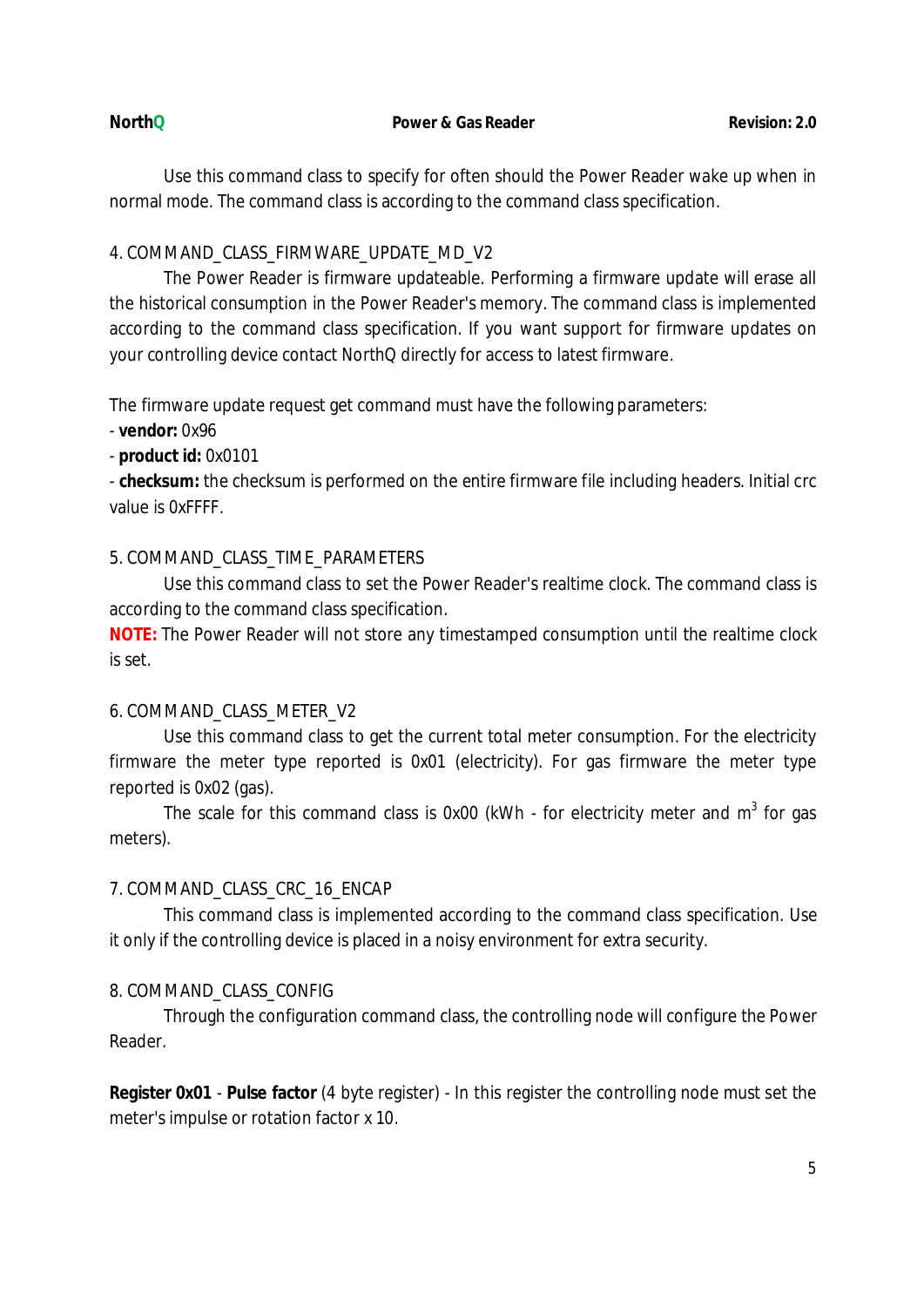**Ex:** For a mechanical meter with a rotation factor of 150, the value for this register must be set to 1500 (150 x 10). The rotation factor is usually written on the meter and its unit of measurement is rot / kWh.

**NOTE:** Some mechanical meters express their rotation factor in rot / Wh instead of rot / kWh. In this case the value must be converted to rot / kWh before multiplying by 10 and writing this value in the register. In order to convert rot / Wh to rot / kWh to value has to be multiplied by 1000.

For an electronic meter with an impulse factor of 1000 the value for this register must be set to 10000 (1000 x 10). The impulse factor is usually written on the meter and its unit of measurement is imp / kWh.

**NOTE:** Some electronic meters express their impulse factor in imp / Wh instead of imp / kWh. In this case the value must be converted to imp / kWh before multiplying by 10 and writing this value in the register. In order to convert imp / Wh to imp / kWh the value from the meter has to be multiplied by 1000.

For a gas meter read using the silver spot on one of the digits, the value written in this register is calculated with the following formula:

value = Pow(10, x) where X is the index of the red digit that has the silver spot.



**Figure 1 Determining the index of red digit with silver spot**

For a gas meter read through magnetic contact, the value written in this register is impulse factor \* 10. The impulse factor is usually written on the meter and it's expressed in imp /  $m^3$ .

**Register 2** - **sensor type** (1 byte register) - In this register, the controlling node has to set the meter type on which the Power Reader is placed.

For electricity firmware, set 0x01 to this register for electronic meter or 0x02 for mechanical meter. Mechanical meters can be distinguished by their rotating disk while the electronic meters can be distinguished by their digital display and blinking LED.

For gas firmware, set 0x01 to this register for magnetic contact meters or 0x02 for silver spot meters.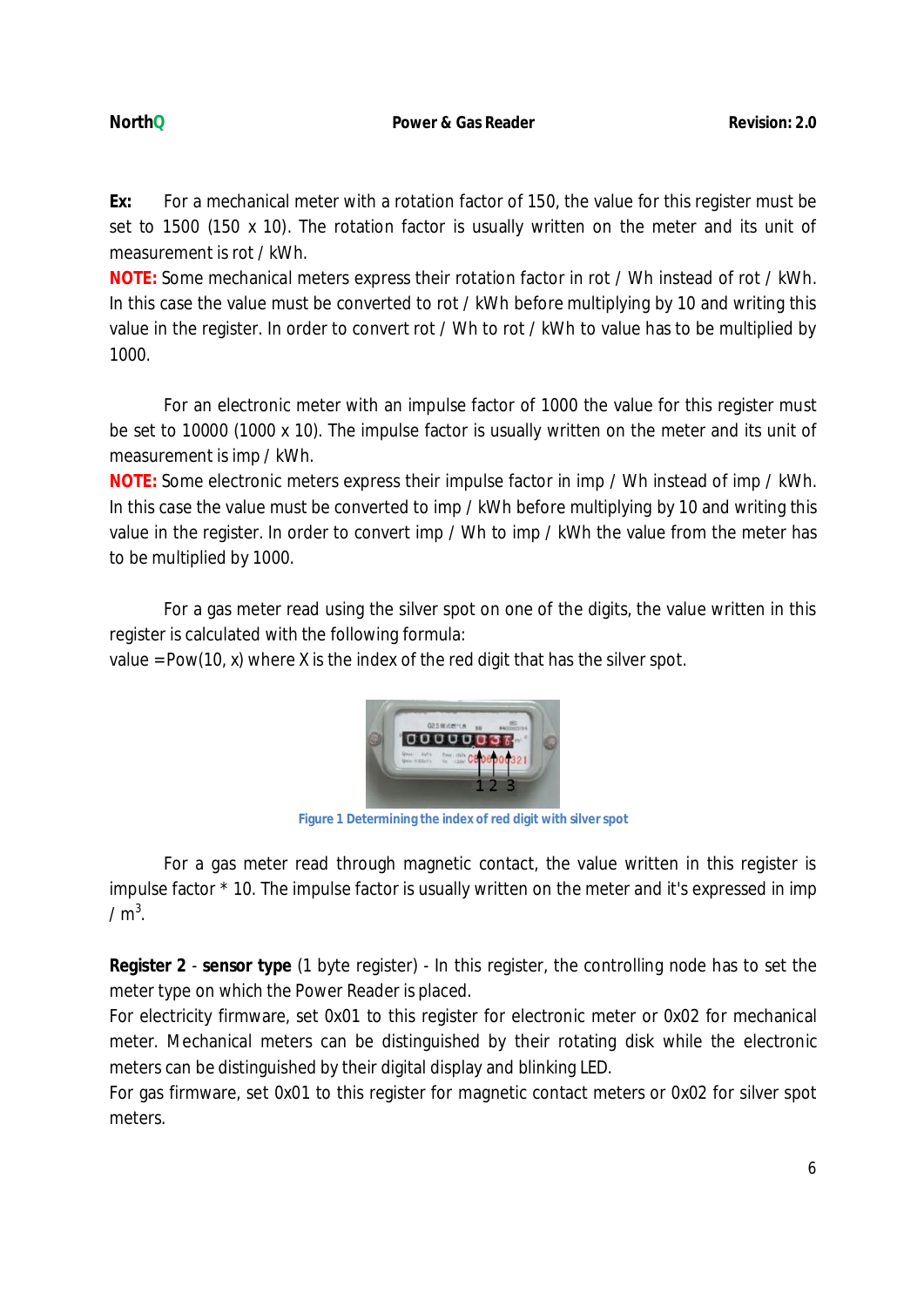**Register 7 - filter inhibit threshold** (1 byte register) - Set this register to 0 in order to make the Power Reader start automatic calibration when placed on electricity mechanical meters.

**Register 9 - pulse count** (4 byte register) - This register holds the total number of pulses. Use this register to set the user's total meter consumption. In order for the Power Reader to report the proper total meter consumption the value for this registered has to be initialized with total meter consumption stated on the meter \* impulse factor.

**Ex:** For a mechanical meter with a rotation factor of 150 and the total meter consumption 100.3, the value written in this register must be: 15045 (150 x 100.3). The total meter consumption written on the meter can be a user input variable at installation.

**Register 10 - keep alive period** (2 byte register) - At every wake up notification, the Power Reader stays alive for 3 seconds. If the controlling node can't guarantee a response for the Power Reader within 3 seconds, then this register should be set to the number of seconds that it will take the controlling node to send a response / request to the wake up notification.

**Register 11 - realtime register** (2 bytes) - This register notifies the controlling mode when the realtime mode has started and when it ended. The configuration report contains the number of seconds \* 20 left until the realtime mode is over. A configuration report with value 0 notifies the controlling node that the Power Reader is going to normal mode.

**NOTE:** The wake up no more information has no effect in realtime mode. In order to tell the Power Reader to go to sleep from realtime mode, the controlling node has to set this register to value 0.

**Register 12 - serial number** (4 bytes) - This register contains the serial number of the Power Reader.

**NOTE:** The serial numbers written on the Power Reader are in HEX, not decimal.

**Register 15 - calibration status** (4 byte) - A configuration report of this register will inform the controlling node of its current calibration status on the meter.

The calibration progress is calculated as (value [1] -  $65 +$  value [2] / value [3])  $*$  25

The calibration is finished successfully when value[0] = 2 and value[2] = value[3].

The calibration has failed if value[0] != 1 OR (value[0] = 2 AND value[2] != value[3])

9. COMMAND\_CLASS\_MANUFACTURER\_SPECIFIC

The Power Reader will respond to a MANUFACTURER SPECIFIC GET command with the following information: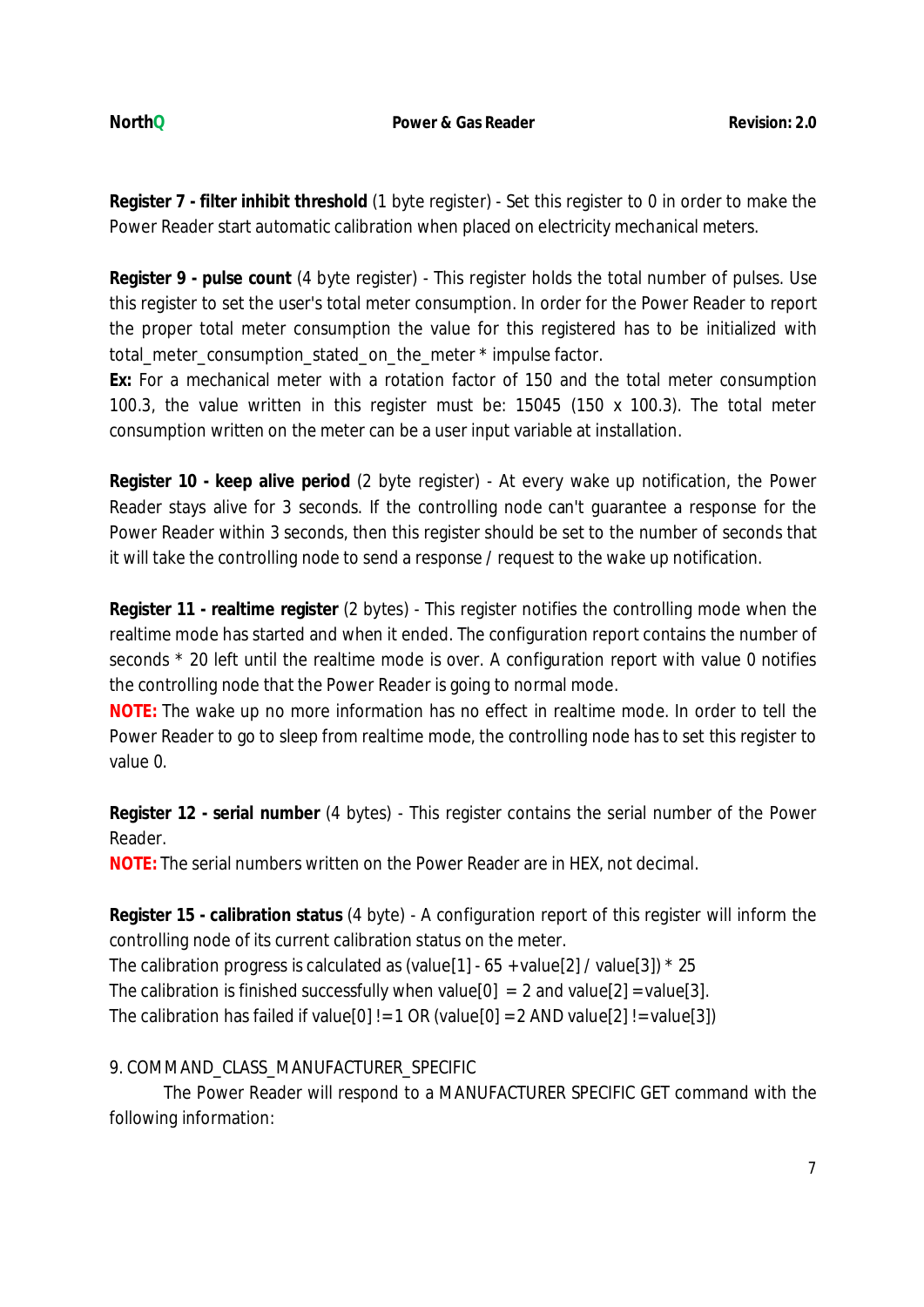- MANUFACTURER SPECIFIC for electricity firmware: **Manufacturer:** 150 **Product:** 1 **Product type:** 1

- MANUFACTURER SPECIFIC for gas firmware: **Manufacturer:** 150 **Product:** 1 **Product type:** 16

## 10. COMMAND\_CLASS\_VERSION

This command class is implemented according to the command class specification.

## 11. COMMAND\_CLASS\_METER\_TBL\_MONITOR

The meter tbl monitor command class is implemented according to the command class specification.

**NOTE:** The Power Reader will not report any data through this command class if the time parameters were not set.

## **IV. Power Reader push button commands**

The Power Reader can take commands by pressing the button. The following commands are supported:

- By pressing the button 1 time the Power Reader will enter real-time mode. The proper configuration reports will be sent to notify the controlling node.

- By pressing the button 2 times the Power Reader to wake up from sleep and send a wake up notification.

- By pressing the button 3 times the Power Reader will send a Node Information frame.

- By pressing the button 5 times the Power Reader will start meter calibration on mechanical meters.

- By pressing the button 7 times the Power Reader is reset to factory defaults.

## **V. Integrating the Power Reader with third party controllers**

In order to properly integrate the Power Reader with a controller, the following steps have to be taken:

At installation: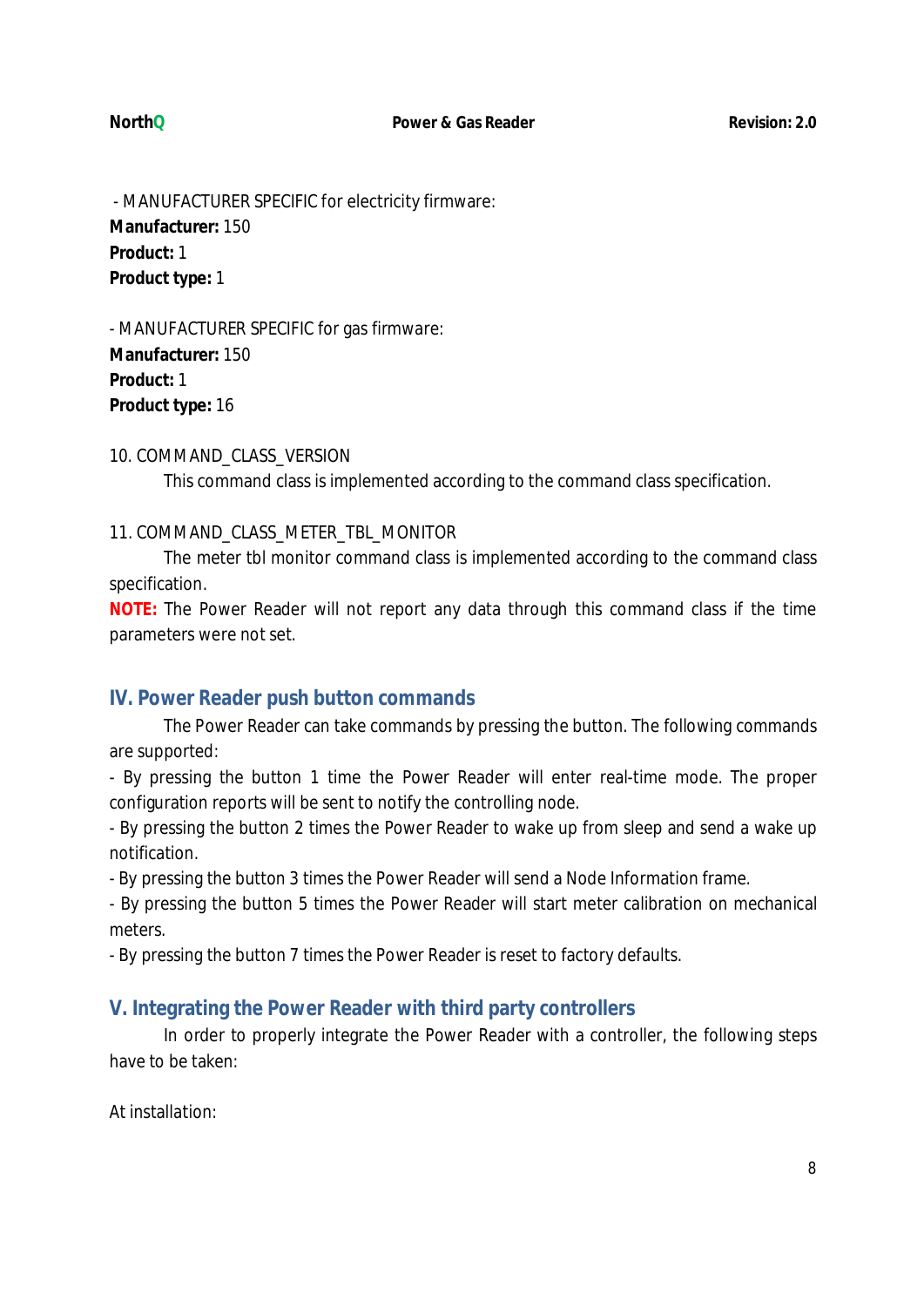- set the time parameters otherwise the Power Reader will not timestamp / store any data. If you do not do this you will only the able to see total meter consumption through the meter command class.

- set the wake up interval as a multiple of 15 minutes

- a Power Reader with an already configured wake up node (i.e. wake up node != 255) most probably has historical data in his storage. You can pull that from the Power Reader as the user might want to see his historical consumption through your UI.

- use the basic command class or NOP commands to perform a range test to the Power Reader and inform the user if the Power Reader is out of reach.

- make sure that the Power Reader's registers are configured properly with meter type / impulse factor / pulse count

- make sure you don't forget to do a meter calibration if the Power Reader is placed on a mechanical meter. Otherwise the measurements will be inaccurate. Check command class configuration for details on how to do a calibration.

- the Power Reader's serial number has to be queried and displayed to the user.

- the Power Reader automatically enters real-time mode at pairing. Make sure the Power Reader is sent to sleep as soon as possible after everything is installed.

At every wake up notification:

- do not ask more than the METER TBL MONITOR data at each wake up

- ask for the battery level only once per hour

- if the controlling node detects a missing wake up notification or a wake up notification too early it has to set the time parameters again

- use low power transmission at each wake up notification. If the response doesn't arrive, then switch to regular power transmission. If the controlling node and the Power Reader are placed close together, using low power transmission will show a major battery lifetime improvement. The communication software in the controller may chose not to try low power communication for a longer period of time if the Power Reader failed to respond to a certain amount of low power transmissions.

- sending wake up no more information will force the Power Reader to send an ACK to the controlling node. Not sending wake up no more information actually improves battery lifetime in this case. The Power Reader will go to sleep after the time in register 10 expires.

Misc:

- make sure your controller knows how to properly set the Power Reader to sleep from realtime mode by setting register 11 to 0.

- make sure your controller's UI notifies the user that requesting live data from the Power Reader (i.e. real-time mode requests) will cause the batteries to deplete very fast.